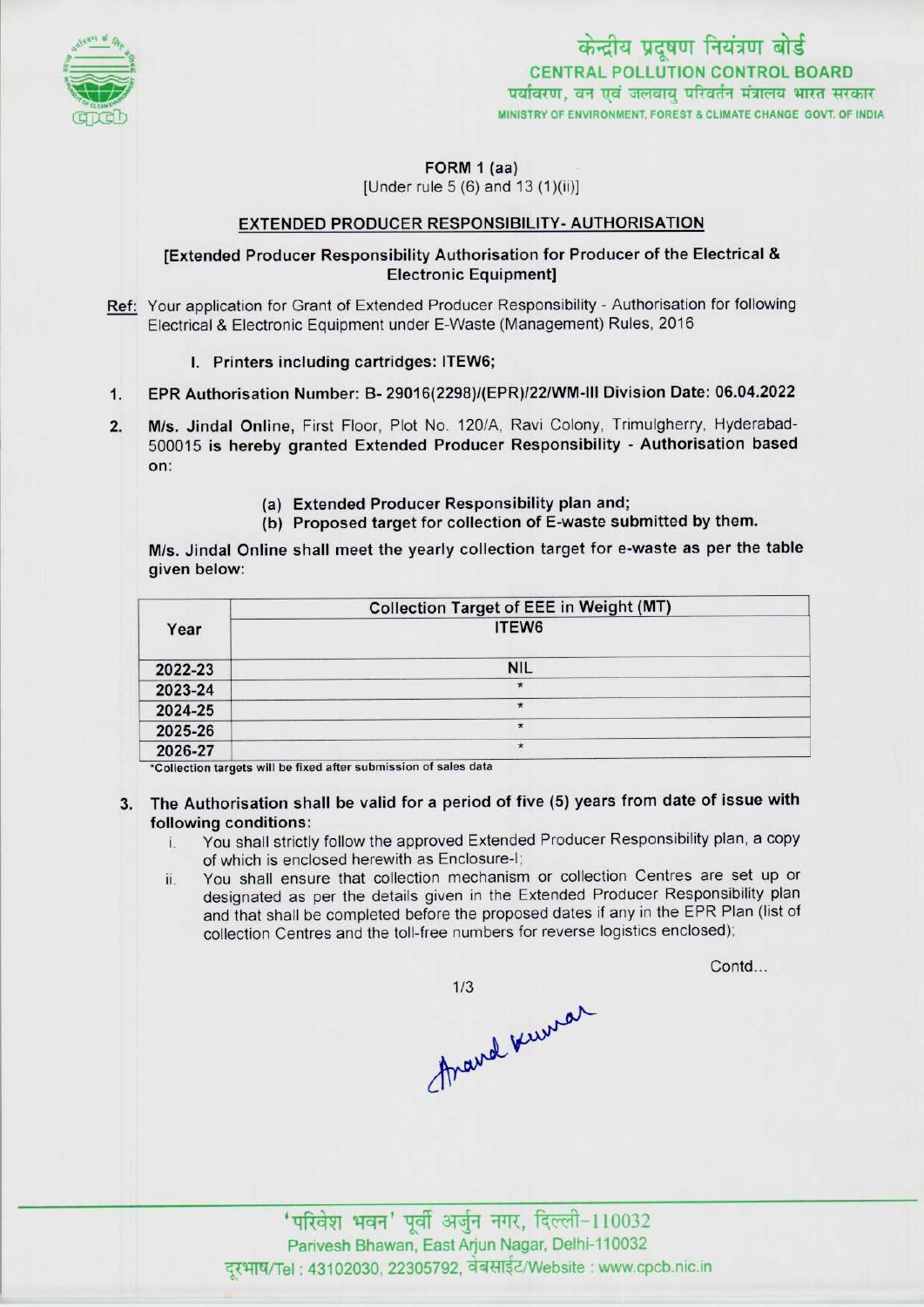

From pre page...

- iii. You shall ensure that all the collected e-waste is channelized to your dismantler/recycler M/s GLOBAL WASTE SOLUTION- UNIT-II KILA NO - 45//19/1/1/3,19/1/1/4,20/2/1,20/2/2, DHATURI, SONIPAT, HARYANA -131039 and record shall be maintained at dismantler/recycler and at your end.
- iv. You shall maintain records, in Form-2 of these Rules, of e-waste and make such records available for scrutiny by Central Pollution Control Board;
- v. You shall file annual returns in Form-3 to the Central Pollution Control Board on or before 30th day of June following the financial year to which that returns relates.

## vi. General Terms & Conditions of the Authorisation:

- a. The authorisation shall comply with provisions of the Environment (Protection) Act, 1986 and the E-waste (Management) Rules,2016 made there under;
- b.The authorisation or its renewal shall be produced for inspection at the request of an officer authorised by the Central Pollution Control Board;
- c.Any change in the approved Extended Producer Responsibility plan should be informed to Central Pollution Control Board within 15 days on which decision shall be communicated by Central Pollution Control Board within sixty days;
- d. It is the duty of the authorised person to take prior permission of the Central Pollution Control Board to close down any collection centre/points or any other facility which are part of the EPR plan;
- e. An application for the renewal of authorisation shall be made as laid down in subrule (vi) of rule of 13(1) the E- Waste (Management) Rules, 2016;
- f. The Board reserves right to cancel/amend/revoke the authorisation at any time as per the policy of the Board or Government.

## vii. Additional Conditions: -

- a) That the applicant will submit annual sales data along with annual returns;
- b) That the applicant has to ensure that the addresses of collection points provided by them in their EPR Plan are correct and traceable and the collection points/centres are functional;
- c) That the applicant will submit revised application for grant of EPR Authorisation in case of applicant adding/changing PRO or changing its EPR Plan;
- d)That the applicant has to ensure that the e-waste collected at collection centres/points or through Buy-back and DRS mentioned in the application should reach to its authorized dismantler/recycler;

2/3<br>fravel Kurra

**Contd**